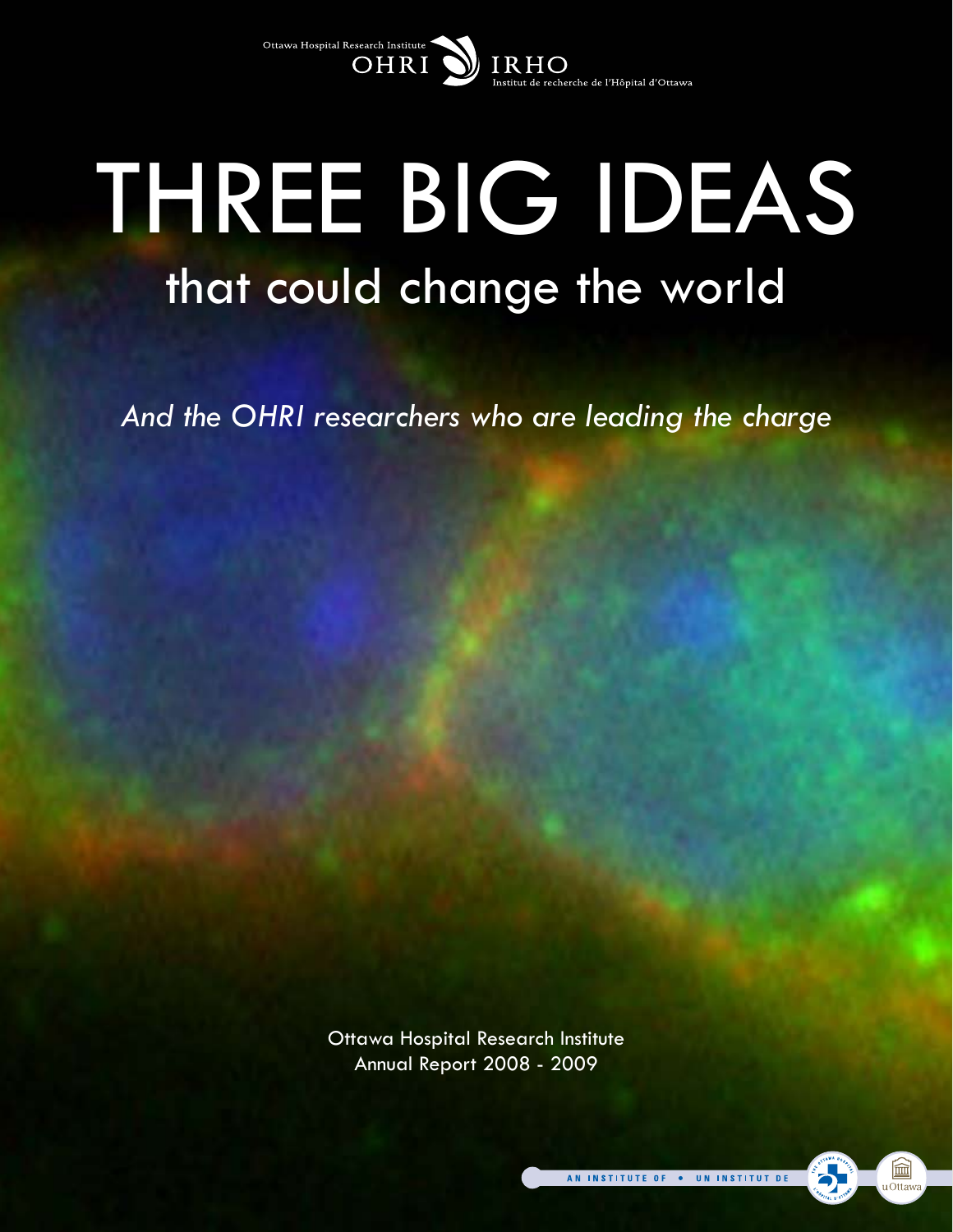

Dr. Duncan Stewart leads the OHRI while running a regenerative medicine laboratory and treating patients with heart and lung disorders.

### Message from the CEO

Over the course of a single year, it may appear that scientific progress happens in very small steps, but it's all about very big ideas.

This year, our annual report explores some of the biggest ideas in health science today – ideas about stem cells as a source of regeneration, blood vessels as a stealth cause of disease and ways to do clinical research differently. These ideas are truly changing the world, and scientists at the Ottawa Hospital Research Institute (OHRI) are leading the way. While many big ideas drive our work, there is one common theme behind them all: the desire to help people live longer and healthier lives.

Research at OHRI has already helped many people, and our potential to do more has never been greater. This year, we began treating patients in a world-first clinical trial of a cancer-fighting virus and we're about to start another world-first trial of an engineered stem cell therapy for heart attack. But developing new therapies is just one part of the battle – we're also comparing different approaches to prevent, diagnose and treat disease, and making sure the results of research are actually applied in the clinic. Finally, we're investigating the molecular basis of health and disease, to provide the foundations for the next generation of medicine.

The impact of OHRI research is felt around the world, but the benefits to the local community are magnified. Each year, our clinical trials provide thousands of patients at The Ottawa Hospital with innovative health options, and our strong research program helps the Hospital attract the best clinicians. As an affiliated institute of the University of Ottawa, we also provide training opportunities to more than 400 students and postdoctoral fellows each year. And our research is also helping to create the next generation of industries and jobs, with more than seven companies started by OHRI scientists and dozens of partnerships with other local companies. In the current climate of economic uncertainty, this last contribution could not be more important.

Of course, the economic uncertainty has also had an impact on OHRI, as it has on all organizations that rely on endowments and donations. Fortunately, we were able to cover our shortfall this year using surpluses from previous years, and although next year will be tight, our long term plan should allow for growth with stability.

Moving forward, OHRI is well-positioned to expand its role as a leading Canadian hospital research institute. We were one of the few hospitals in the country to receive a prestigious research infrastructure grant from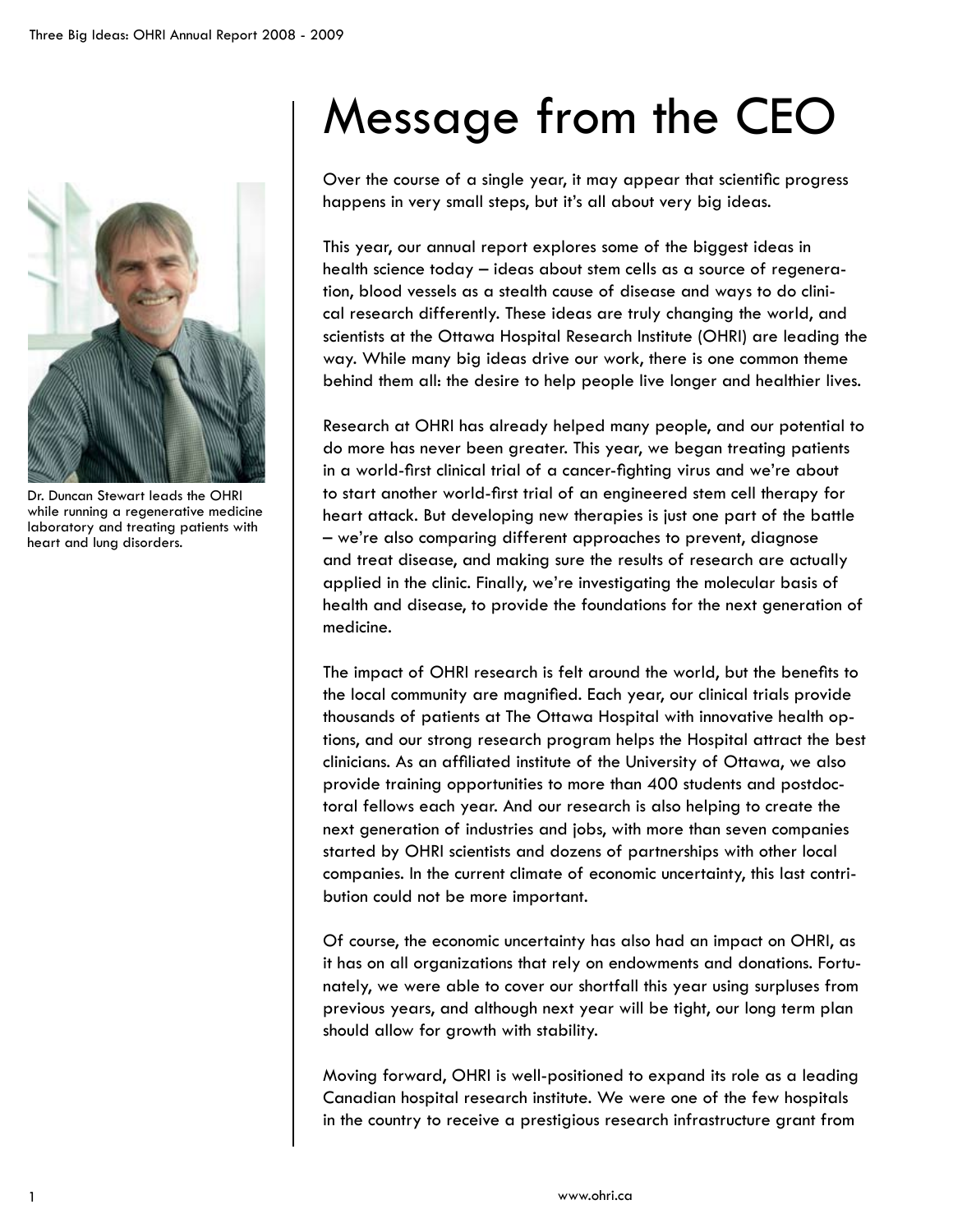the Canada Foundation for Innovation last year, and this grant will ensure that we have some of the best research facilities in the world. Our scientists have also been successful in obtaining external funding for their own research programs, and we have received crucial support from many generous donors to The Ottawa Hospital Foundation.

I would like to conclude by thanking everyone who believes in big ideas and in OHRI's role in the future of health research, from our many donors and research volunteers, to our scientists, staff, students, board members and partners. We are delighted to share this report with you.

#### **Dr. Duncan J. Stewart**

CEO and Scientific Director, Ottawa Hospital Research Institute Vice-President, Research, The Ottawa Hospital Professor of Medicine, University of Ottawa

### Message from the Board Chair

As the Board Chair of the Ottawa Hospital Research Institute (OHRI), I often have the pleasure of greeting community leaders, government officials and business people when they come to visit the Institute. As these people walk through the laboratories and clinics and meet our scientists and students, they often comment on how it all seems a bit like science fiction: sequencing genes, regenerating body parts and harnessing viruses against cancer. And the scientists themselves often say that just 10 years ago, much of what they are doing today would have seemed like science fiction to them as well. That's how quickly health research is advancing. It is tremendously exciting to be involved in this process.

As you'll read in the pages of this report, researchers at OHRI are full of "big ideas" and they are leading the world in many areas of biomedical and clinical research. On behalf of the Board of Directors, I would like to express our deepest respect and gratitude for the scientists, students and staff who believe in their ideas enough to work very long hours and overcome countless challenges to try to improve this world for the rest of us.

I would also like to take this opportunity to thank the Members of our Board of Directors, especially the 11 other external Members who volunteer their time to provide independent oversight and guidance to the Institute. These people lead very busy lives, but somehow always manage to find time to help. Their experience in business, law, governance and commercialization is crucial to the Institute's success.



Biotech entrepreneur Ken Newport has chaired the OHRI Board since April 2008.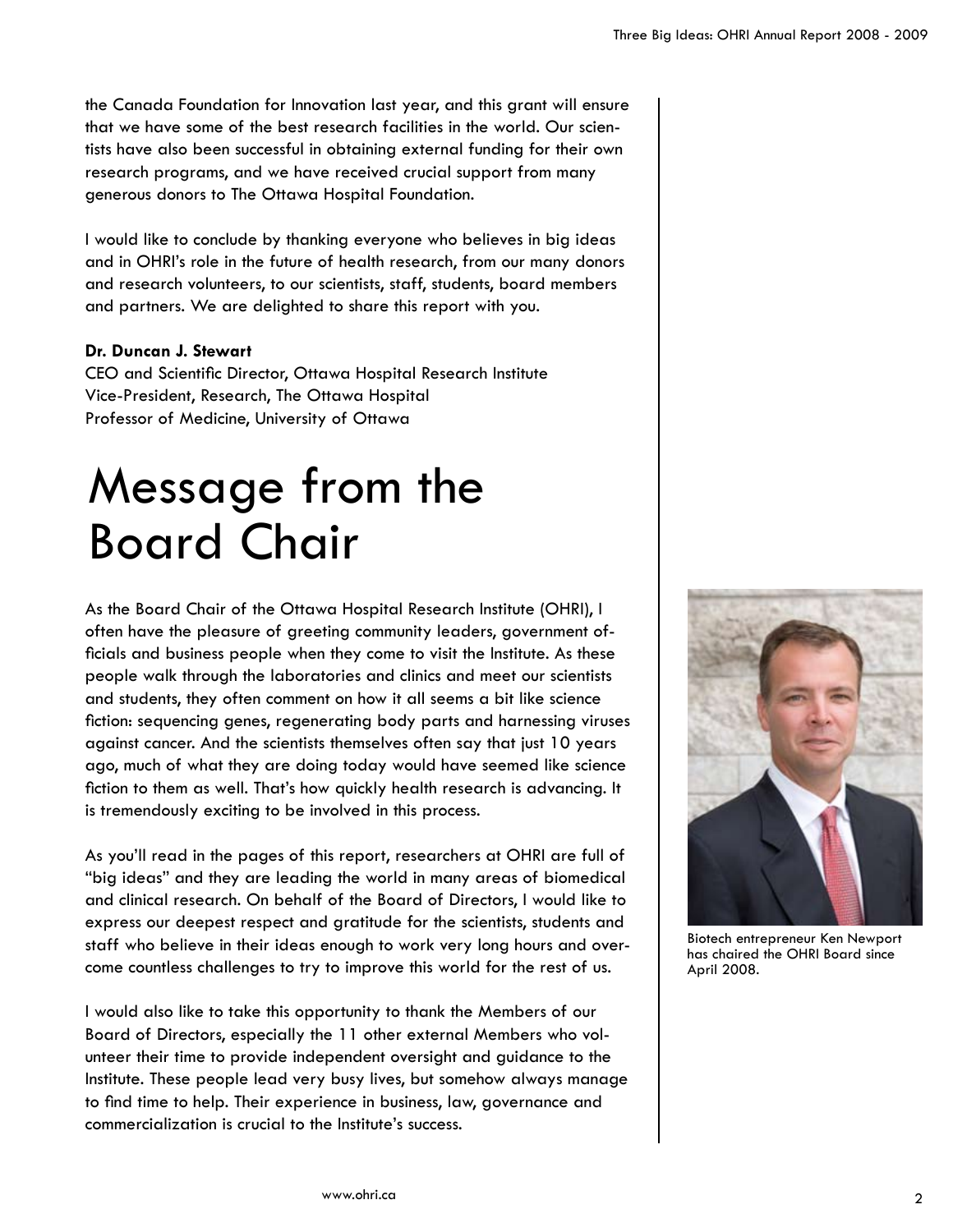Before closing, I would like to say that despite this being a challenging year financially for all hospital-based research institutes, including this one, I believe that OHRI has all the ingredients for long term success: dedicated and productive researchers, committed volunteers, inspired leadership and an incredibly generous community. With all these pieces in place, the future is bright.

#### **Ken Newport**

Chair, Board of Directors, Ottawa Hospital Research Institute

## *Idea #1*

### Renovating the body: harnessing the potential of stem cells

The concept of the stem cell is one of the most powerful in all of medicine, providing an elegant model to explain how the body develops and heals itself, while also fuelling dreams of growing new organs and staying young and healthy forever.

Today, stem cells are so pervasive in popular culture that one almost needs to step back a bit to appreciate how novel the concept was when it was first proposed nearly 50 years ago. At the time, a lot of what we knew about human cells came from cancer cells, which could easily be grown in the laboratory. When a cancer cell divided in the lab, it produced another identical cancer cell. But researchers knew that there must be more to it, because many types of non-cancerous cells, from muscle cells to red blood cells, could not divide at all, and yet somehow the body keeps producing them throughout life.

The answer came in the 1960s, when Canadian scientists Drs. Ernest McCulloch and James Till discovered a master cell in bone marrow that could give rise to many types of blood cells, while also producing more identical master cells. In effect, this "stem cell" acted like a reservoir that could regenerate all the components of blood.

Today we know that stem cells are at the root of the development of every organ in the human body, and many adult tissues contain stem cells that are active throughout life. But can these cells be harnessed to rebuild the heart after a heart attack? Restore vision to the blind? Reconnect a broken a spinal cord?



Stem cells are responsible for renewing and regenerating the body's tissues throughout life. Muscle stem cells such as those above are crucial in building new muscle fibres. Photo courtesy of Fabien Le Grand.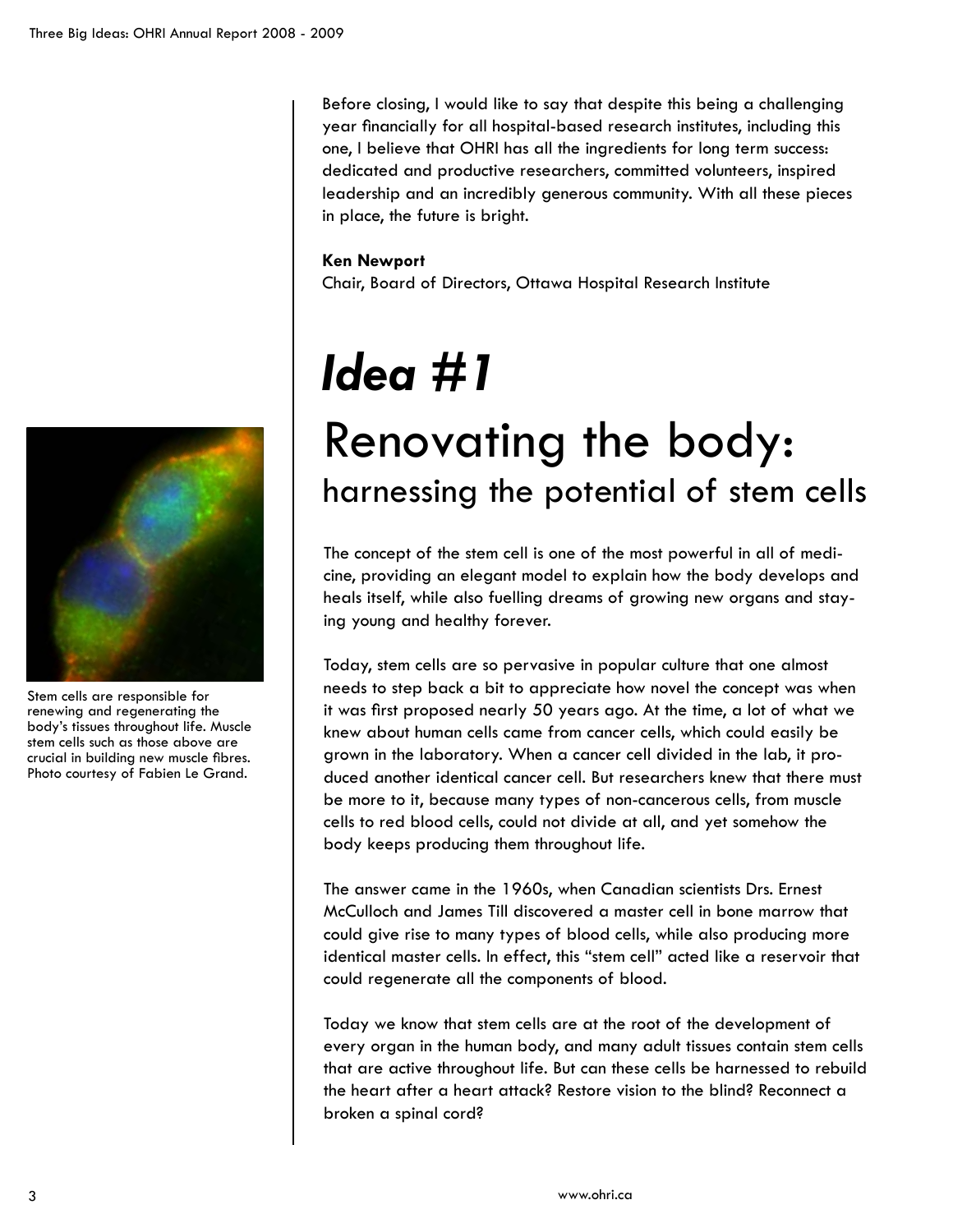These big questions are what drive people at the Sprott Centre for Stem Cell Research, which opened at the Ottawa Hospital Research Institute in 2006. The Centre is led by Dr. Michael Rudnicki, who is also a Professor in the University of Ottawa's Faculty of Medicine, Canada Research Chair in Molecular Genetics and Scientific Director of Canada's Stem Cell Network.

"Stem cells definitely have the potential to give rise to all the tissues in the human body, but getting them to grow whole organs on command in a lab dish is a pretty tall order," says Dr. Rudnicki. "I think that in the short term, the bigger potential will be in new drugs that stimulate the stem cells that already exist inside our bodies, or the slightly more specialized progenitor cells they give rise to."

Some of these drugs already exist. For example, erythropoietin is a drug that stimulates red blood cell progenitors to produce more red blood cells, and it has been used to treat anemia for many years.

Dr. Rudnicki envisions similar drugs to stimulate stem and progenitor cells in the muscle, brain, heart and other organs. And his team is making impressive progress. This year, they discovered a molecular trick to make muscle stem cells produce 20 per cent more muscle. Across the hall, his colleague Dr. Lynn Megeney has discovered a compound that does the same thing for heart muscle. They are now working to develop these compounds into drugs for people with heart and muscle wasting diseases.

Another hot area of stem cell research is in finding ways to turn normal cells into stem cells. While much attention has focused on using these cells for transplantation, Dr. Rudnicki thinks there is even more potential in using these cells to screen new drugs in the lab.

"Stem cells are very rare and difficult to extract from the body, but if we can generate them in large quantities from normal, easily accessible cells, we'll be able to develop and test drugs that stimulate stem cells much more quickly," he says.

Dr. Rudnicki is careful not to downplay the potential of stem cell transplantation, however. In fact, he says stem cell transplantation is the field's greatest success story so far, with bone marrow stem cells being used to treat leukemia for nearly 50 years. The most common application is for people who have had strong chemotherapy that damages the immune system. A bone marrow stem cell transplant can plant the seeds of a new immune system in these people.

According to bone marrow transplant specialist Dr. Harry Atkins, we have had a lot of success with these cells, but we are still just at the cusp of



Dr. Michael Rudnicki (right) leads the OHRI's Sprott Centre for Stem Cell Research and Regenerative Medicine Program. Graduate student Vince Punch is pictures at left.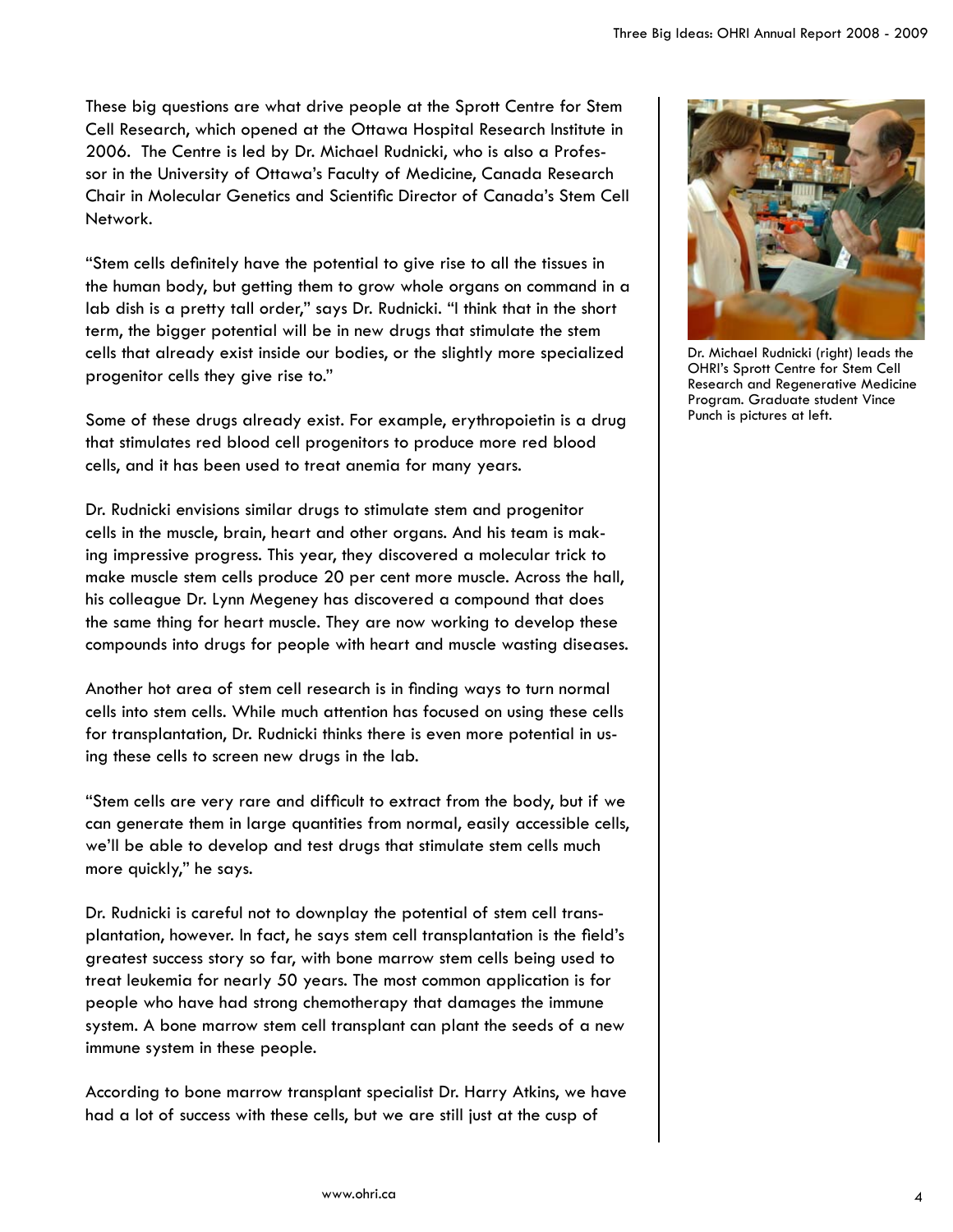

Dr. Harry Atkins is involved in a number of clinical trials of stem cellbased therapies.

understanding their potential.

"When we first started using blood and bone marrow stem cells in the clinic, we really didn't understand how they worked, but in the last decade, we've discovered that they may be much more powerful and flexible than we once thought, and we've started using them in totally novel ways," he says.

These new ways include experimental therapies for autoimmune diseases, heart disease, lung disease and stroke, all of which are being developed and tested by OHRI researchers.

Dr. Atkins, for example, leads a clinical trial with neurologist Dr. Mark Freedman that is testing bone marrow stem cell transplantation as a treatment for severe cases of multiple sclerosis. This disease is thought to be an autoimmune disease, in which the patient's own immune system targets and destroys brain tissue. The transplant is used to regenerate a new immune system in these patients, after their existing immune system is destroyed with strong chemotherapy. More than 20 patients have been treated in the last seven years and so far, none has experienced a relapse, and some have regained abilities they thought were lost forever.

Another example comes from the lab of Dr. Duncan Stewart, the CEO and Scientific Director of OHRI. Dr. Stewart has developed and tested the world's first engineered cell therapy for pulmonary hypertension and he just received funding to begin a similar trial in heart attack patients. Both therapies involve extracting stem-like cells from the blood of patients, engineering them to be more powerful in the laboratory, and then injecting them back into the body, where they can help repair and regenerate damaged tissue.

As Medical Director of the OHRI's Regenerative Medicine Program, Dr. Atkins' job is to facilitate this kind of bench-to-bedside research, and he thinks we're close to getting the formula right.

"We've got basic scientists with very strong molecular expertise working alongside physicians and surgeons who understand clinical problems and can help translate discoveries into new treatments," he says. "We also have exceptionally talented students and staff working with us in world class facilities. The sky is the limit."

And as to the question of whether or not we'll be able to use stem cells to regenerate every organ in the human body? According to Dr. Rudnicki, that's beside the point.

"Whatever the answer ends up being, there is no doubt that stem cells and regeneration will play a key role in the medical therapies of the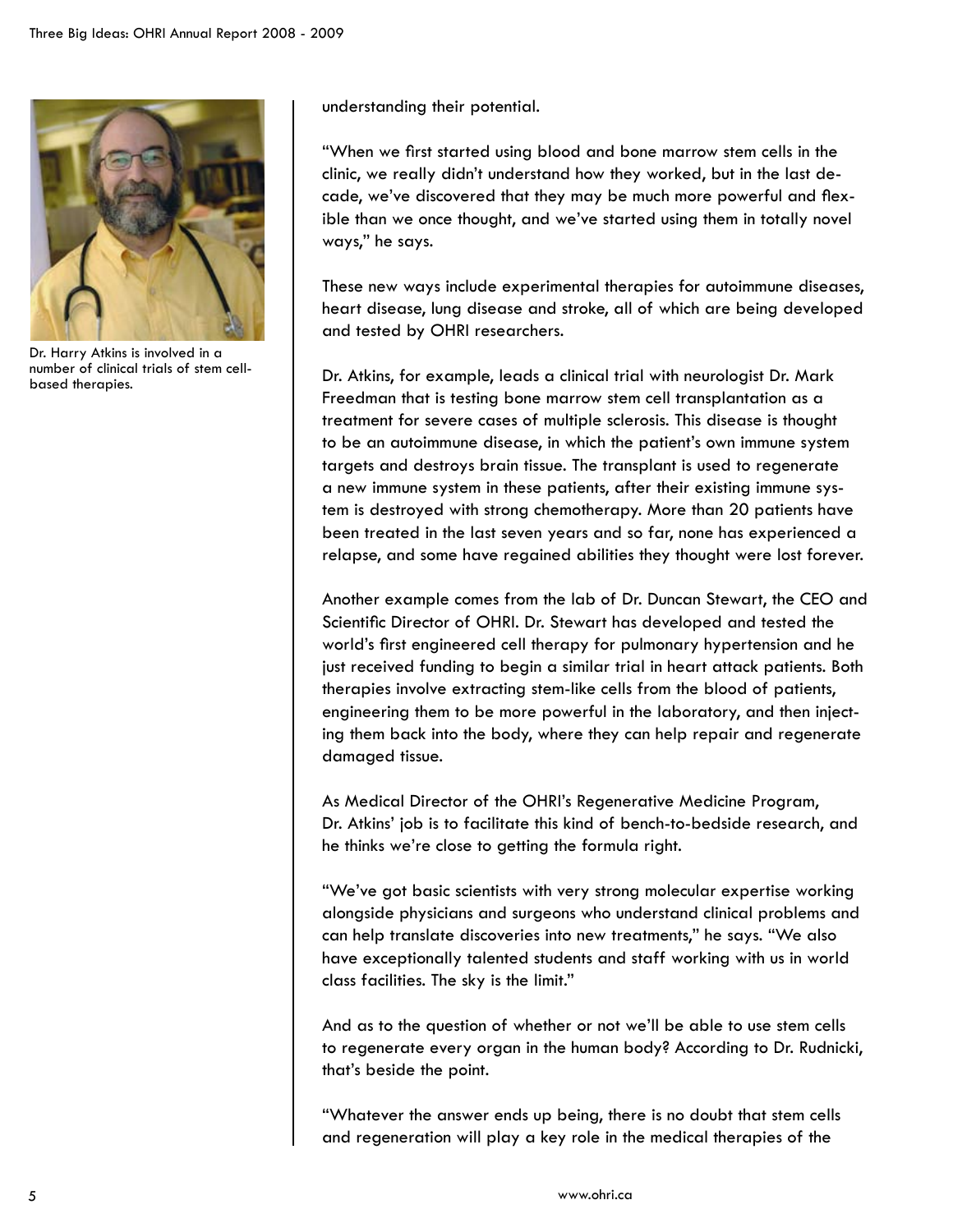future, and the idea of the stem cell has already transformed the world and how we think about health and disease," he says.

### *Idea #2* You're only as healthy as your blood vessels

Dr. Antoine Hakim used to start every lecture with a shocker: "Every 10 minutes, someone in Canada suffers a stroke," he would say. As the Scientific Director of the Canadian Stroke Network, founder of the Heart and Stroke Foundation Centre for Stroke Recovery, Director of Neuroscience at OHRI and Head of Neurology at the University of Ottawa, Dr. Hakim gave a lot of lectures like this.

Then a few years ago, the speech became even more shocking: "For every stroke that we know about," he would say, "there are ten more covert strokes that we can't even detect - in effect a stroke a minute!"

While the "classical" strokes are caused by blockages in the large arteries that feed the brain, covert or "micro-strokes" are caused by abnormalities of the smallest blood vessels, which may be just one fiftieth the thickness of a human hair. As we age and as our blood vessels become less healthy and flexible, these abnormalities occur more frequently. And although we may not notice micro-strokes when they occur, increasing evidence suggests that they could play a significant role in the gradual decline in brain function that has traditionally been associated with old age.

This concept goes well beyond stroke – just think about the tens of thousands of kilometers of blood vessels that link every organ in our body and consider this revolutionary idea: that wear and tear on these vital highways throughout life accounts for most cases of chronic disease, including kidney disease, eye disease, diabetes, heart disease and lung disease. Indeed, researchers have found evidence that blood vessel abnormalities occur in all these organs as we age, and they seem to be linked to the development of disease.

OHRI CEO Dr. Duncan Stewart has championed a very similar idea as the root cause of pulmonary hypertension, a rare but lethal lung disease that preferentially affects young women. Unlike the chronic diseases of aging, this condition has a strong genetic component. The Stewart lab has shown that the recently identified "pulmonary hypertension gene" plays an



Increasing evidence suggests that blood vessels (such as those shown above) may be at the root of some of the most common chronic diseases that affect the heart, brain, kidney, lung and eye. Photo courtesy of Yupu Deng and Dominique Yelle.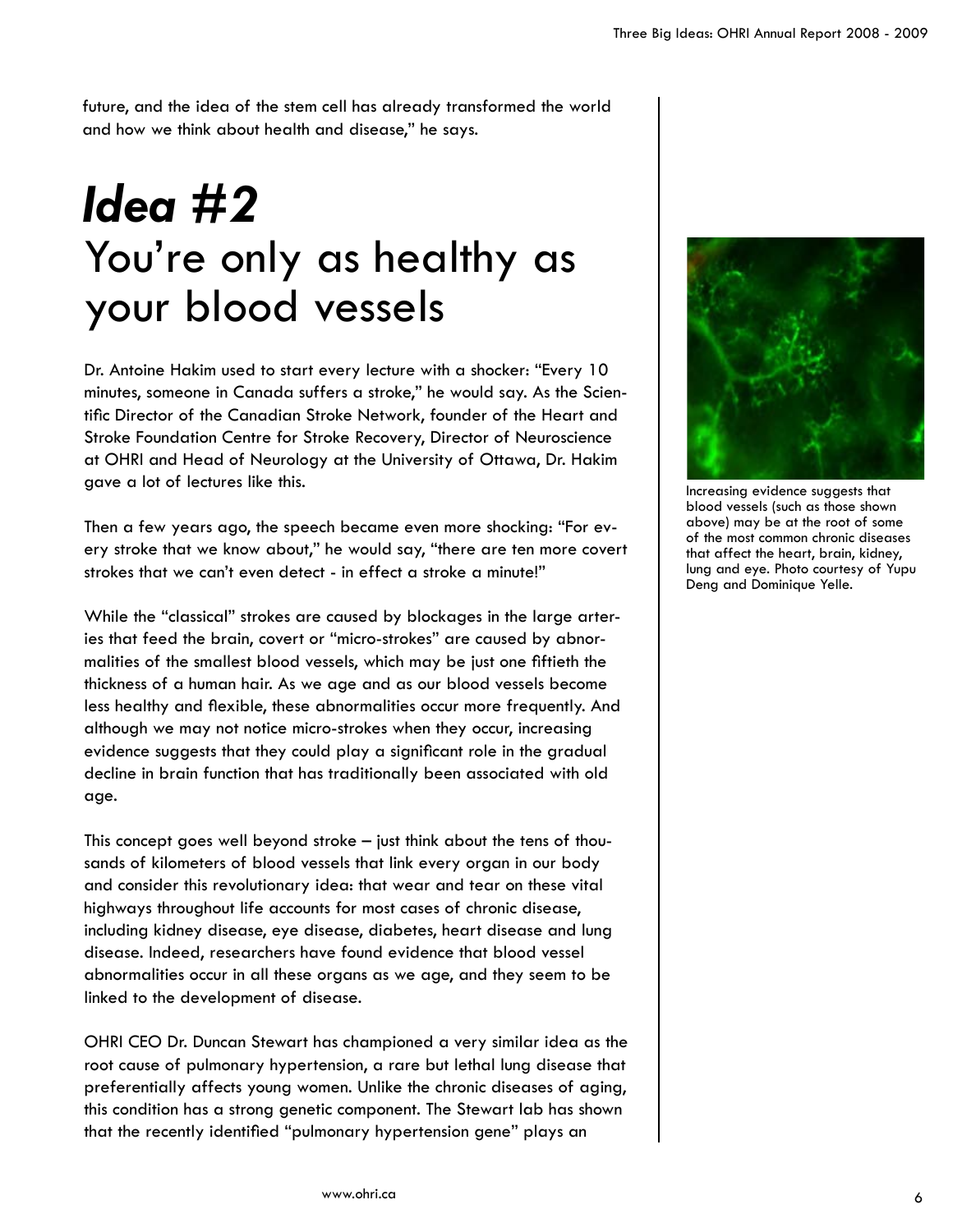

Dr. Rhian Touyz is developing a new laboratory to study blood vessels in patients with a variety of chronic diseases.

important role in protecting the cells that line blood vessels from damage. He has pioneered the concept that mutations in this gene cause the tiny blood vessels in the lung to degenerate, and this is what causes pulmonary hypertension in people with the genetic form of this disease. Moreover, he has developed a revolutionary stem cell therapy to regenerate these vessels. The therapy is already being tested in clinical trials and is receiving international attention.

Dr. Rhian Touyz is another big proponent of the concept of blood vessels as a root cause of disease. Dr. Touyz is a Senior Scientist in OHRI's Kidney Research Centre, a physician at The Ottawa Hospital's Hypertension Clinic (for people with high blood pressure) and a Professor at the University of Ottawa. She has devoted her career to understanding how abnormalities in blood vessels contribute to hypertension and various chronic diseases and she is now setting up an innovative new laboratory to investigate this.

"The new facility will allow us to investigate blood vessels in exquisite detail, both in patients and in the lab," she says. "We will be able to noninvasively study the structure and function of blood vessels in people with conditions such as kidney disease, heart disease, diabetes and obesity, and then we will be able to isolate blood vessels from these same people and study them in the lab, to correlate what we are seeing in the clinic with what is happening at the gene, molecular and cellular levels. This will help us carry out very powerful experiments that will provide clear evidence about the role of blood vessels in chronic diseases."

The equipment for the new lab is being funded by the Canada Foundation for Innovation, as part of OHRI's "Translation of Innovation into Medical Excellence" project, which was awarded \$32M in the peer-reviewed Research Hospital Fund competition. The equipment will be available to researchers in all areas of OHRI, as well as to those based at the University of Ottawa, the University of Ottawa Heart Institute and CHEO (all of whom were partners in the grant).

According to Dr. Touyz, this multi-disciplinary, collaborative approach is key to the success of the emerging field of vascular health.

"Medical departments are often organized by organ, and this separation may be one reason why it has taken us so long to appreciate the common role of blood vessels in diseases that affect different organs," she says. "But attitudes are changing at the same time as techniques are becoming much more advanced, so I think we're now in a position to move the field forward quite rapidly. This is especially important now that we're seeing more and more children and adolescents with hypertension and cardiovascular disease, and it is predicted that for the first time ever, this may cause the current generation to have a shorter lifespan than their parents."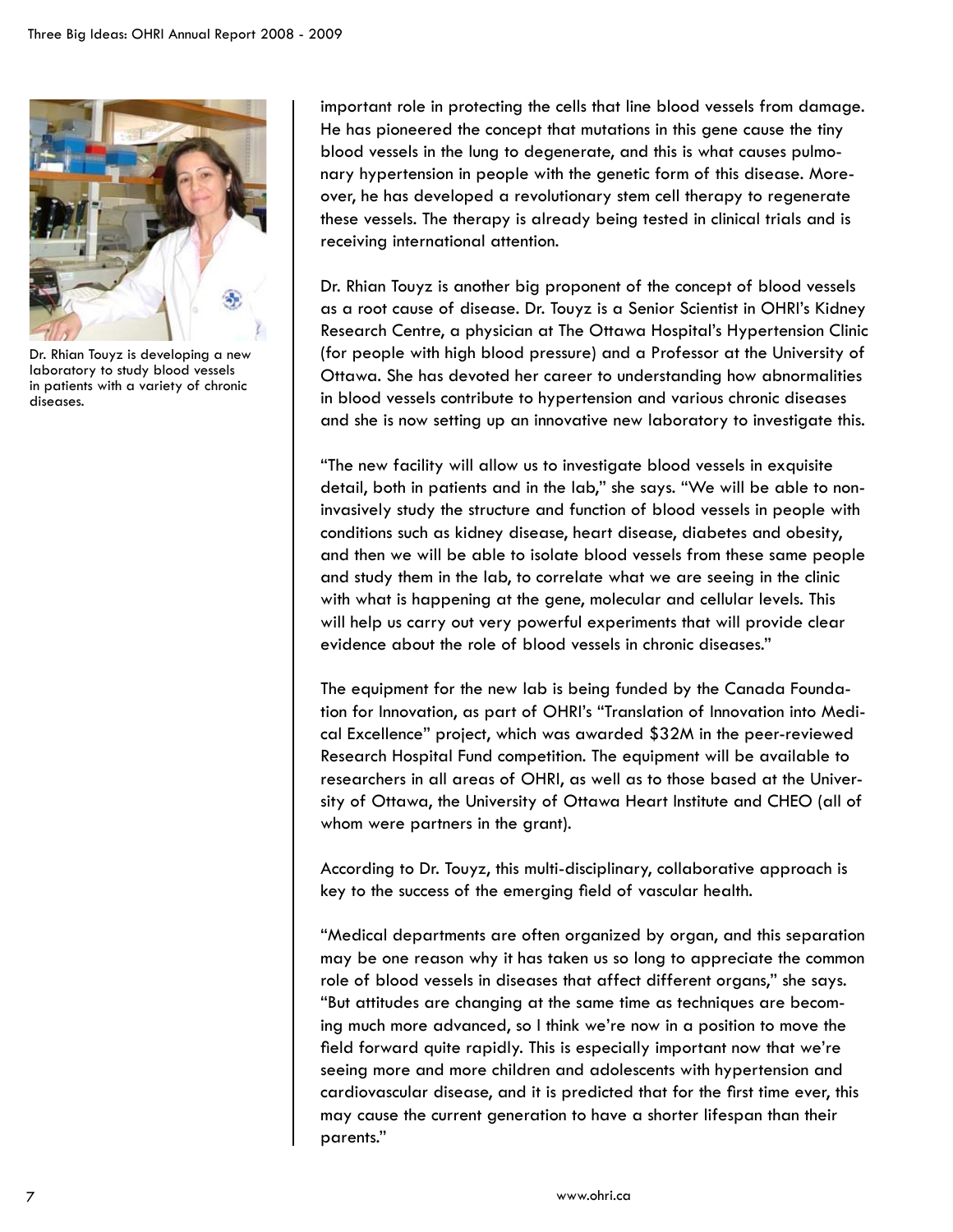"We can reduce our risks by eating better and exercising more," adds Dr. Touyz, who also holds the Canada Research Chair in Hypertension. "But I also believe that this new coordinated approach to vascular health research has a crucial role to play in improving health for this generation and the next."

## *Idea #3*

### High impact clinical research: getting more bang for the health care buck

As in many parts of the world, health care spending in Canada has risen dramatically in recent years – in fact, it has nearly doubled over the last 30 years, even accounting for inflation and population growth. Despite the considerable increase in health care expenditures, research suggests that 30 to 40 per cent of patients do not receive the most effective health treatments and 20 to 25 per cent receive obsolete or harmful treatments.

Disturbing statistics such as these have fuelled debates around the world about how to provide better and more cost-effective health care. In Canada, some physician groups have called for more private sector involvement, while in the US, President Obama has embarked on a major campaign for public health insurance.

People are passionate on all sides of this issue, but one idea has been gaining increasing momentum: the idea that we need more research to understand how to provide better health care for less money. The goal is laudable, but it raises many questions, such as, 'What kind of research should we be doing?', 'What evidence is there that it will actually make a difference?' and 'If it's so simple, why haven't we done it already?'

According to Dr. Dean Fergusson, the crucial issue is that we need to do more of the "right kind" of clinical research to really have an impact. Dr. Fergusson is the Acting Director of OHRI's Clinical Epidemiology Program and an Associate Professor of Medicine at the University of Ottawa.

"We need to do much larger studies that compare different treatments using meaningful outcomes in a diverse group of patients," he says. "These studies are difficult and they require a large investment of money and time, but they provide much more valuable information than small studies that simply compare one drug against a placebo, and try to



Dr. Dean Fergusson (left) and Dr. Paul Hébert (right) led a large clinical trial that has made heart surgery safer around the world.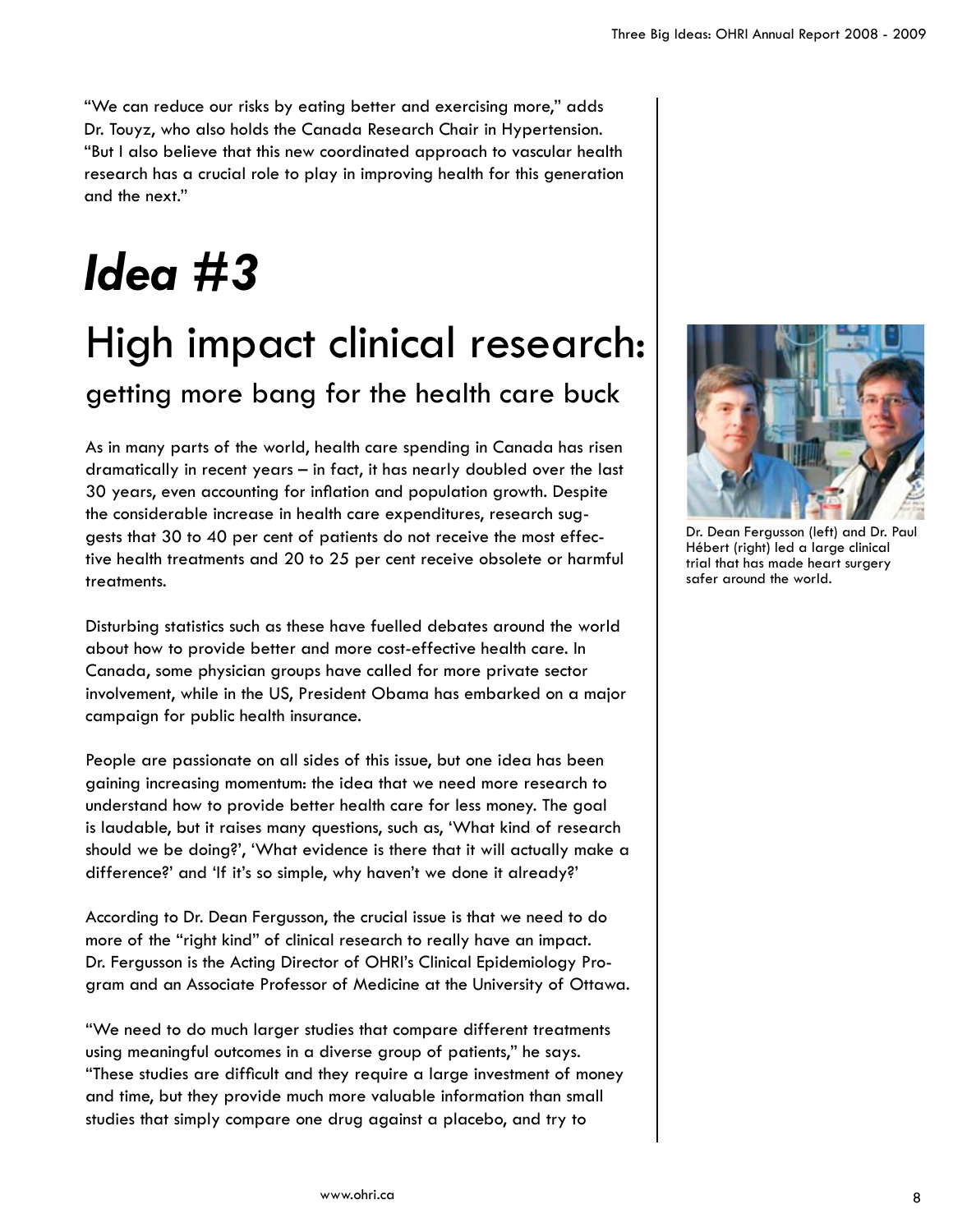

The Ottawa Ankle Rules help emergency physicians evaluate ankle injuries more efficiently.

make conclusions based on short-term outcomes."

A good example is the BART clinical trial, which Dr. Fergusson designed and led along with OHRI critical care researcher Dr. Paul Hébert. This study compared three different drugs that were commonly used to prevent bleeding during high risk heart surgery. All had been proven effective compared to placebo, but BART was the first rigorous trial to compare them head-to-head and it showed that people who received one drug, aprotinin, were actually 50 per cent more likely to die. Aprotinin also cost 10 times more than the other two drugs. Based on these results, marketing of aprotinin was suspended around the world, resulting in safer surgery for patients as well as significant cost savings for hospitals.

There are many other examples of this kind of practice-changing research at OHRI, in areas ranging from thrombosis to asthma to emergency medicine to cancer. In a number of cases, OHRI researchers have also developed their findings into "clinical decision rules", that help clinicians use research results to efficiently diagnose and treat medical problems. Dr. Ian Stiell, for example, has developed a simple checklist-type rule that can determine which patients are likely to have a broken ankle and should be given an x-ray, and which simply have a sprain. The rule is used around the world and is internationally referred to as the "Ottawa Ankle Rule". Over the last decade, OHRI researchers have developed similar internationally recognized rules that have improved detection and management of blood clots, head injuries and other conditions.

"There are many inspiring examples of clinical research making a difference, but there are still thousands of questions that have not yet been addressed," says Dr. Fergusson.

Some claim that much of the problem lies in the approval process for new drugs, which only requires that a drug be proven safe and effective compared with a placebo. Industry generally does not fund studies that compare competing treatments.

Research funding agencies in Canada and the US are paying attention to the problem however, and taking steps to remedy it. The US Congress recently approved \$1.1B in new spending on "comparative effectiveness research". And the Canadian Institutes of Health Research (CIHR) has begun funding more large clinical trials, including head-to-head drug comparisons. CIHR has also funded a number of special "knowledge translation" projects to help get research results into practice (one of these, called KT Canada, is led by Dr. Jeremy Grimshaw at OHRI).

Hospitals and research institutes are also taking up the challenge. OHRI's Methods Centre, which is led by Dr. Fergusson, is a leading example.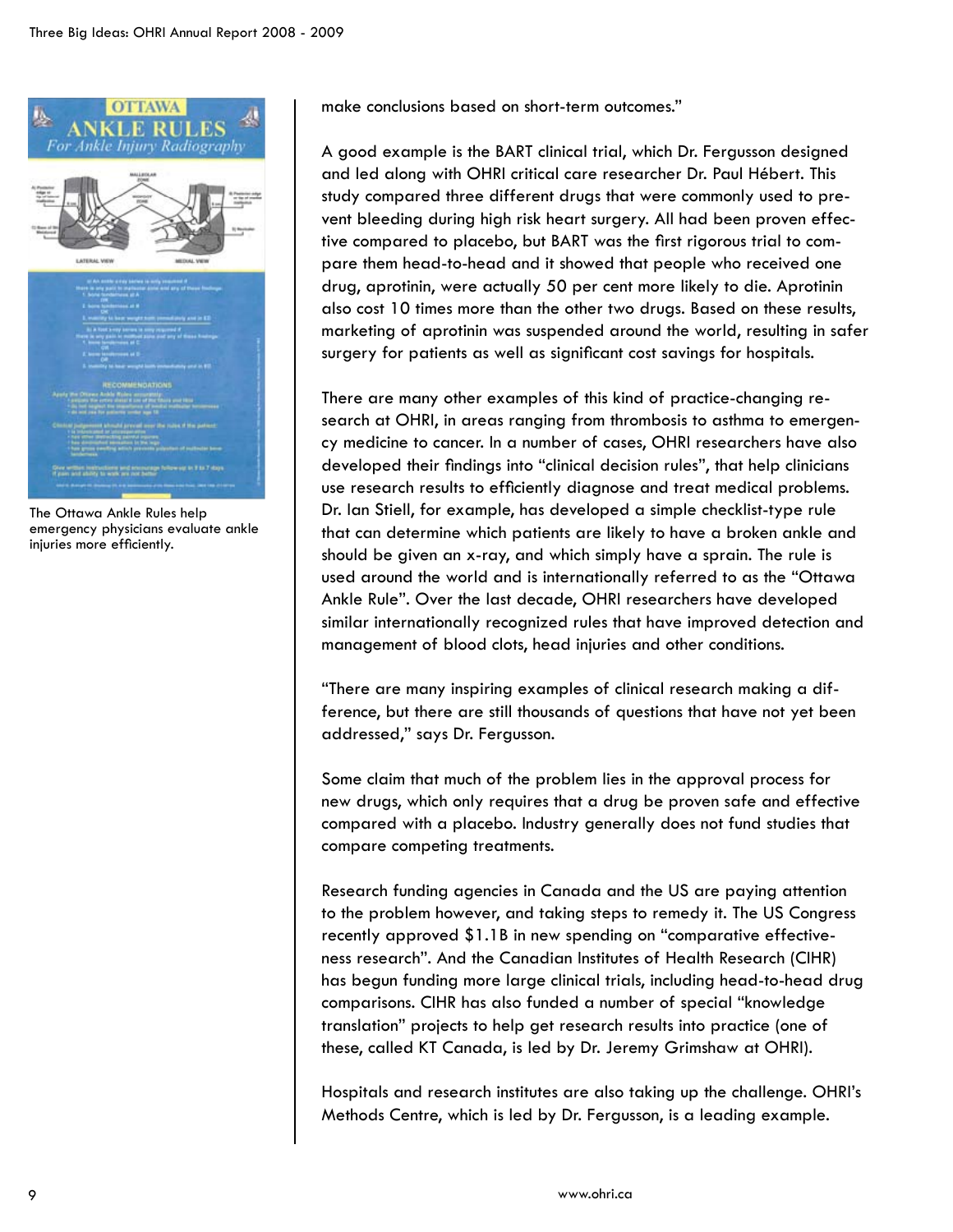The Centre coaches clinicians in designing clinical studies that will have maximum impact. Dr. Phil Wells, OHRI's Director of Clinical Research, also organizes a highly successful week-long course every year that attracts investigators from across Ontario and beyond who want to hone their clinical research skills.

OHRI, The Ottawa Hospital and the University of Ottawa have also partnered to bring a satellite of the Institute for Clinical Evaluative Sciences to Ottawa. Called ICES-uOttawa, the centre will give local researchers access to the most comprehensive health databases in the province. There is also potential to link these data with encrypted patient records from The Ottawa Hospital Data Warehouse, providing a powerful approach to study health before, during and after a hospital visit.

"With world-class clinical researchers in Ottawa and a lot of unique resources, I think we are very well positioned to play a lead role in this next generation of high impact clinical research," says Dr. Fergusson. "There is nothing more exciting than knowing that you have the power to improve health for thousands of people and there are many researchers at OHRI who feel the same way."

## Financial summary\*

#### Revenue distribution (\$87.7 M)



84% External grants, contracts, salary awards

- 5% The Ottawa Hospital
- 5% Indirect costs and investment income
- 4% The Ottawa Hospital Foundation
- 2% University of Ottawa

#### Expenditure distribution (\$91.0 M)



\*Full financial statements will be available at www.ohri.ca/corporate/annualreports.asp.

#### **Top 10 sources of peerreviewed funding**

- 1. Canadian Institutes of Health Research (\$20 M)
- 2. Heart and Stroke Foundation of Ontario (\$4.8 M)
- 3. Ontario Institute for Cancer Research (\$2.1 M)
- 4. National Cancer Institute of Canada (\$1.9 M)
- 5. Ontario Ministry of Health and Long-term Care (\$1.6 M)
- 6. Canada Research Chairs Secretariat (\$1.5 M)
- 7. Genome Canada (\$1.3 M)
- 8. Multiple Sclerosis Society of Canada (\$0.8 M)
- 9. Canadian Blood Services (\$0.6 M)
- 10. Natural Sciences & Engineering Research Council of Canada (\$0.6 M)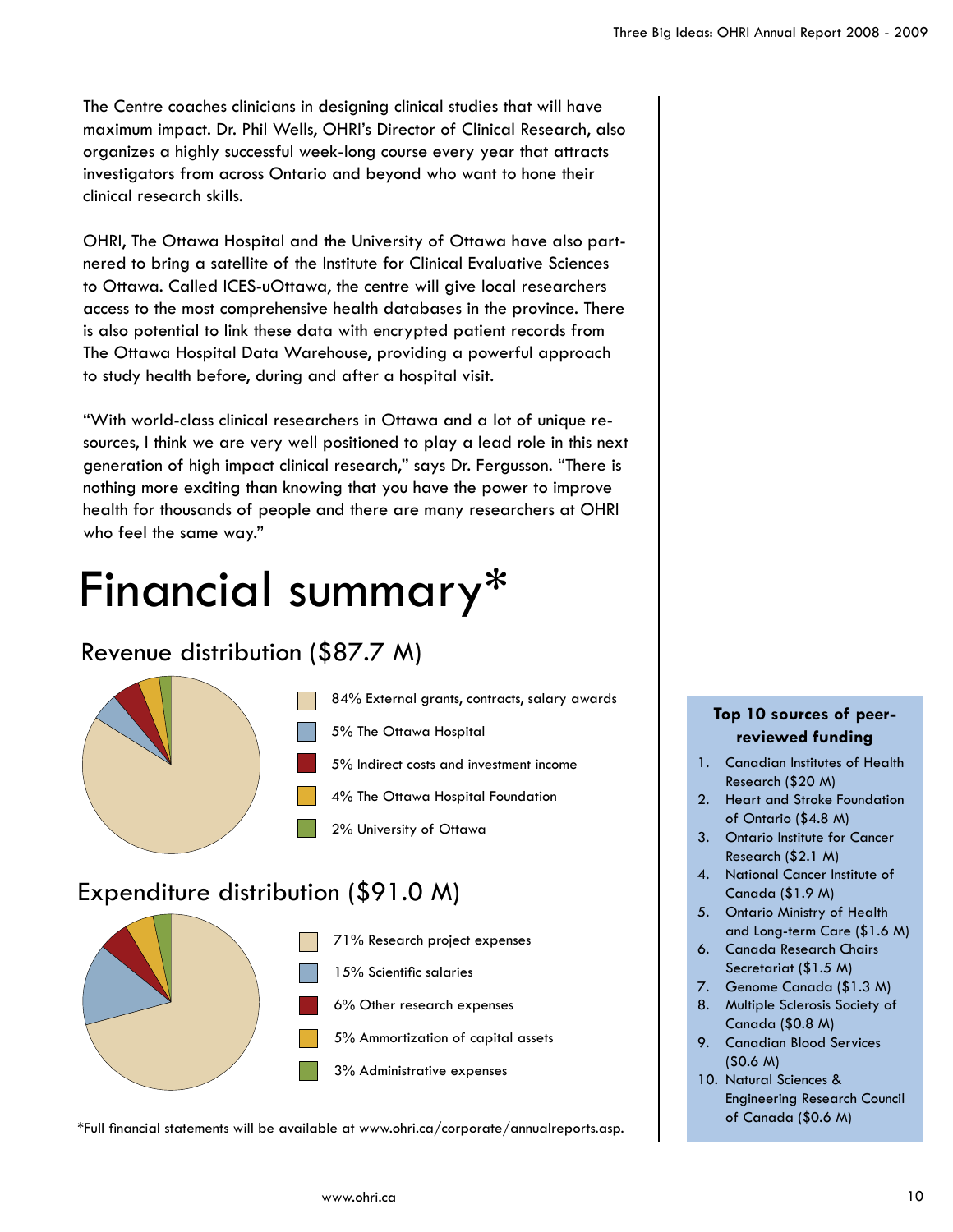#### **OHRI quick facts**

#### People

- 103 scientists •
- 344 investigators •
- 443 trainees •
- 692 staff •

#### Research publications

818 in 2008 •

#### Research projects

- 857 grants, contracts and salary awards •
- 617 clinical trials •

#### Commercialization

- 5-10 patents per year •
- Seven startup companies overall •

#### **Facilities**

225,000 sq. ft. of basic and clinical research space at The Ottawa Hospital's Civic, General and Riverside campuses •

### Board of Directors

The OHRI is a not-for-profit corporation governed by a Board of Directors that includes members of the University of Ottawa, The Ottawa Hospital, The Ottawa Hospital Foundation and the community.

#### **Chair**

Ken Newport, Biotech entrepreneur

#### **Vice Chair and Treasurer**

Ian Mumford, Chief Operating Officer, Canadian Blood Services

#### **Directors**

- Dr. Jacques Bradwejn, Dean, Faculty of Medicine, University of **Ottawa** •
- Don Hewson, President and CEO, HBS Marketing •
- Jacquelin Holzman, Past Chair, Ottawa Hospital Research Institute •
- Dr. Jack Kitts, President and CEO, The Ottawa Hospital •
- Michael LeClair, Chair, The Ottawa Hospital Foundation •
- Johanne Levesque, President, Ambire SI Inc. •
- Randall Marusyk, Managing Partner, MBM Intellectual Property Law •
- Russell Mills, Dean, School of Media and Design, Algonquin College •
- Dr. Mona Nemer, Vice-President, Research, University of Ottawa •
- Lynn Pratt, Partner, Deloitte & Touche LLP •
- Dr. Denis Prud'homme, Dean, Faculty of Health Sciences, University of **Ottawa** •
- Dr. Duncan Stewart, CEO and Scientific Director, Ottawa Hospital Research Institute, Vice-President of Research, The Ottawa Hospital and Professor of Medicine, University of Ottawa •
- Bashir Surani, Member of The Ottawa Hospital Board of Governors •
- D. Lynne Watt, Partner, Gowling Lafleur Henderson LLP •
- Shirley Westeinde, Chair, Westeinde Group of Companies •
- Carole Workman, Executive Director, Canadian Association of University Business Officers •

### Ten selected high impact research papers

#### **New way to enhance stem cells to stimulate muscle regeneration**

Wnt7a activates the planar cell polarity pathway to drive the symmetric expansion of satellite stem cells. Le Grand F, Jones AE, Seale V, Scimè A, Rudnicki MA. Cell Stem Cell. 2009 Jun 5;4(6):535-47.